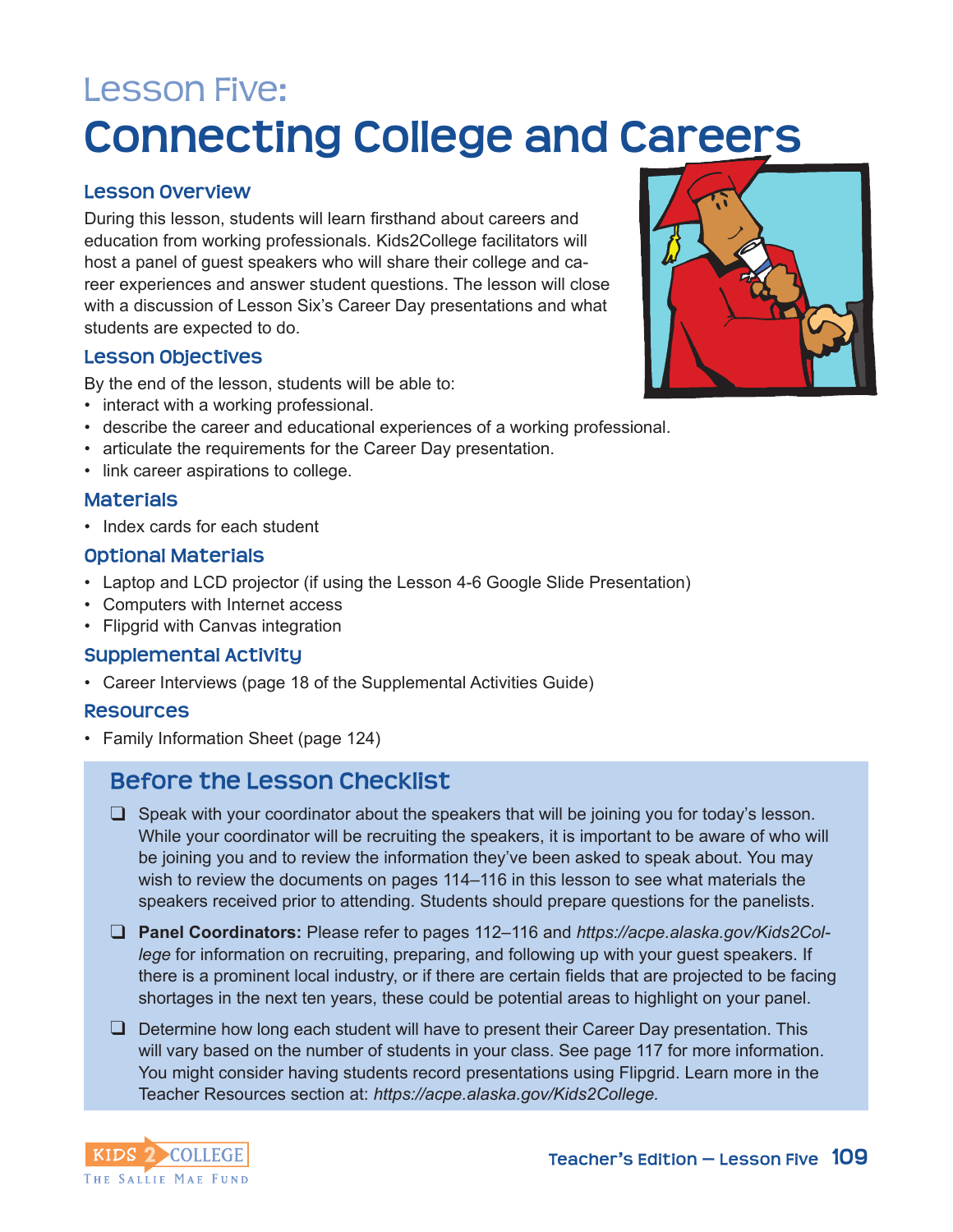## **Lesson Five Timeline —** overall lesson time: One-Two hours  $\left(\frac{1}{2}\right)$

| <b>Activity</b>                                                                                                                               | <b>Summary</b>                                                                                                                                                                       | Detailed Info.                                                                                                                                                                                                                                    | <b>Rationale</b>                                                                                                                                                   |
|-----------------------------------------------------------------------------------------------------------------------------------------------|--------------------------------------------------------------------------------------------------------------------------------------------------------------------------------------|---------------------------------------------------------------------------------------------------------------------------------------------------------------------------------------------------------------------------------------------------|--------------------------------------------------------------------------------------------------------------------------------------------------------------------|
| <b>Review of</b><br><b>Lesson Four</b><br>(5 minutes)                                                                                         | Students will review the key<br>financial aid terms they learned<br>in Lesson Four.                                                                                                  | <b>Teacher's Edition:</b><br>page 111<br><b>Student Handbook:</b><br>page 43                                                                                                                                                                      | • To review the informa-<br>tion students learned in<br>Lesson Four.<br>• To remind students<br>that financial aid is<br>available for their<br>college education. |
| <b>What do You Want</b><br>to Know? Creating<br><b>Interview Questions</b><br>(5 minutes)                                                     | Students will write two questions<br>they would like to ask the speaker<br>on an index card. The teacher will<br>collect these or leave them with<br>students to ask the presenters. | <b>Teacher's Edition:</b><br>page 111<br><b>Student Handbook:</b><br>page 43                                                                                                                                                                      | • To give students the<br>opportunity to ask a<br>professional questions<br>about his/her career<br>and education.                                                 |
| <b>College &amp; Career</b><br>Speakers w/ Q&A<br>(60-75 minutes)                                                                             | Working professionals will share<br>their educational and career<br>experiences with the class. (Typi-<br>cally organized by partner.)                                               | <b>Teacher's Edition:</b><br>materials for<br>assembling<br>a career panel,<br>pages 112-116                                                                                                                                                      | • To enhance students'<br>knowledge of post-<br>secondary education<br>and the careers of<br>working professionals.                                                |
| <b>Question and</b><br><b>Answer Session</b><br>$(10-15 \text{ minutes})$                                                                     | Students should be prepared to<br>ask questions about college life<br>and careers, and speakers will<br>respond.                                                                     | <b>Teacher's Edition:</b><br>page 112                                                                                                                                                                                                             | • To provide students<br>with insight into the<br>educational and career<br>paths of working profes-<br>sionals.                                                   |
| <b>Discussion of next les-</b><br>son's Career Day<br><b>Presentations and</b><br><b>Creation of Parent</b><br><b>Invites</b><br>(10 minutes) | Teachers will explain the<br>requirements of the Career Day<br>Presentations and distribute an<br>invitation for families to join.                                                   | <b>Teacher's Edition:</b><br>instructions, pages<br>117-118; worksheet,<br>page 119; scoring<br>rubric, page 120;<br>invitation, page 121<br><b>Student Handbook:</b><br>instructions, page 44;<br>worksheet, page 45;<br>scoring rubric, page 46 | • To make students aware<br>of the expectations for<br>the Career Presentation.                                                                                    |
| <b>Closing Journal:</b><br><b>Business Cards</b><br>(10 minutes)                                                                              | Students will create business<br>cards that represent the career<br>they have selected.                                                                                              | <b>Teacher's Edition:</b><br>instructions and<br>template, page 122<br><b>Student Handbook:</b><br>page 47                                                                                                                                        | • To allow students to<br>creatively express their<br>career goal.                                                                                                 |
| <b>Closing Discussion</b><br>$(5 \text{ minutes})$                                                                                            | Students will reflect on what<br>they learned from the speakers.<br>Teacher will lead a brief wrap-<br>up discussion about what they<br>learned.                                     | <b>Teacher's Edition:</b><br>page 123                                                                                                                                                                                                             | • To allow students to<br>reflect on what they<br>have learned.                                                                                                    |

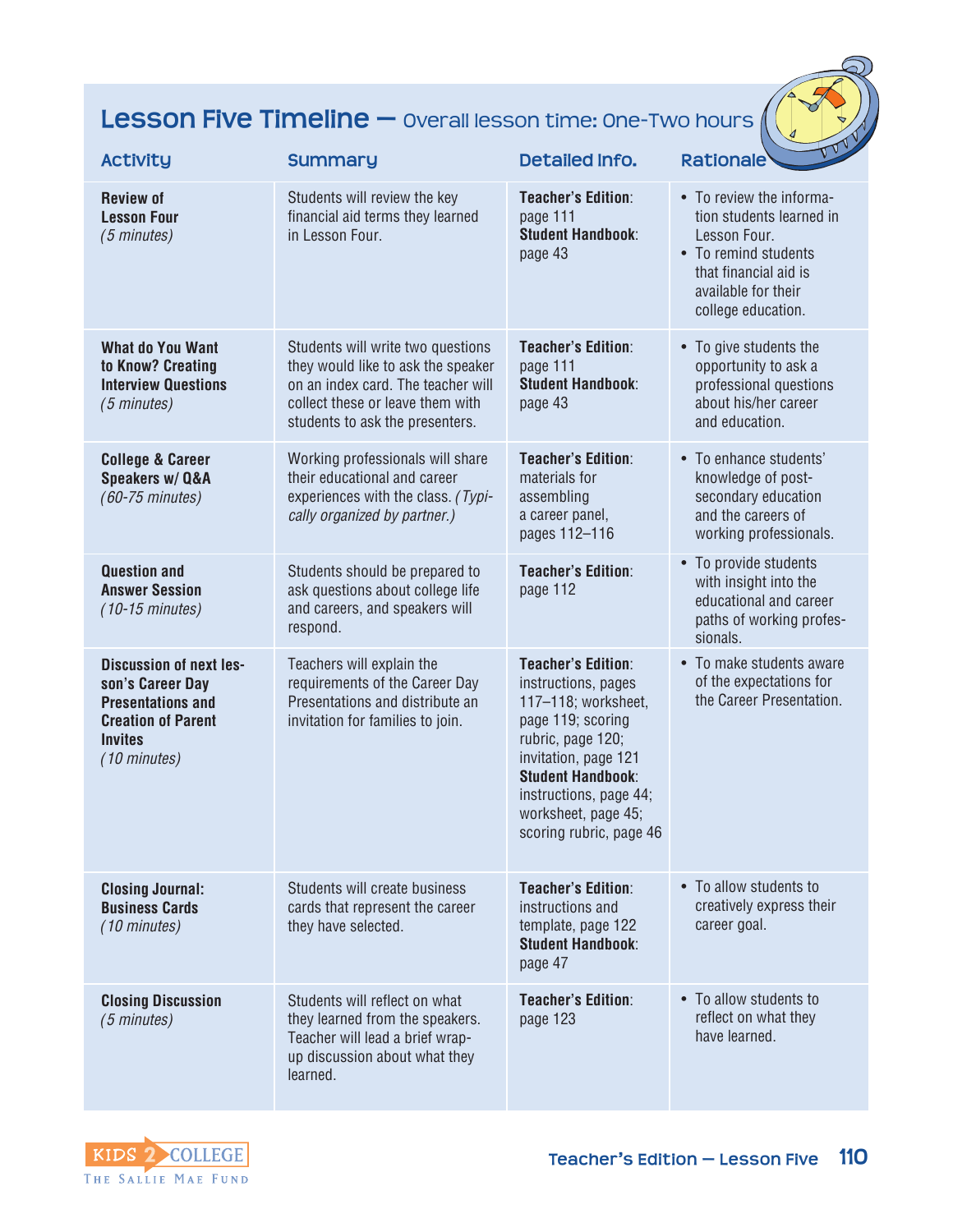### **Review**

*(My Path to Success Student Handbook, page 43)*

*During our last lesson, we learned more about financial aid and the resources available to help you go to college. Let's see how much you remember! Write the number of the correct description in the space next to the financial aid term.*

- 1. A financial aid award which does not have to be repaid
- 2. The form you must complete in order to be eligible for federal financial aid
- 3. A program that allows you to earn money while attending school
- 4. A financial aid award that is given to students, usually based on merit, which does not have to be repaid. Typically, students need to complete applications in order to be considered for this award
- 5. A financial aid award that must be paid back upon graduation

## **What do you want to know?**

FAFSA \_\_\_\_\_\_\_\_\_\_\_ Grant \_\_\_\_\_\_\_\_\_\_\_\_ Loan Scholarship Work-Study \_\_\_\_ **2 1 5 4 3**

**Teacher Instructions:** Tell students that today they will have the opportunity to listen to working professionals who will talk about their education and career experiences. Provide background information (their career, education, etc) about each of the individuals serving on the panel. Let students know that after the college & career speakers have shared their stories with the class there will be an opportunity to ask them questions.

In order to make students feel more comfortable asking questions, give each student an index card. Have students think of two questions they would like to ask the speakers before the presentations begin. Collect the index cards from students and use them to facilitate the Q&A. Let students know that questions can be confidential if they wish; this may make some students more comfortable. Should students think of additional questions while the panel is speaking, allow them to submit an additional index card.

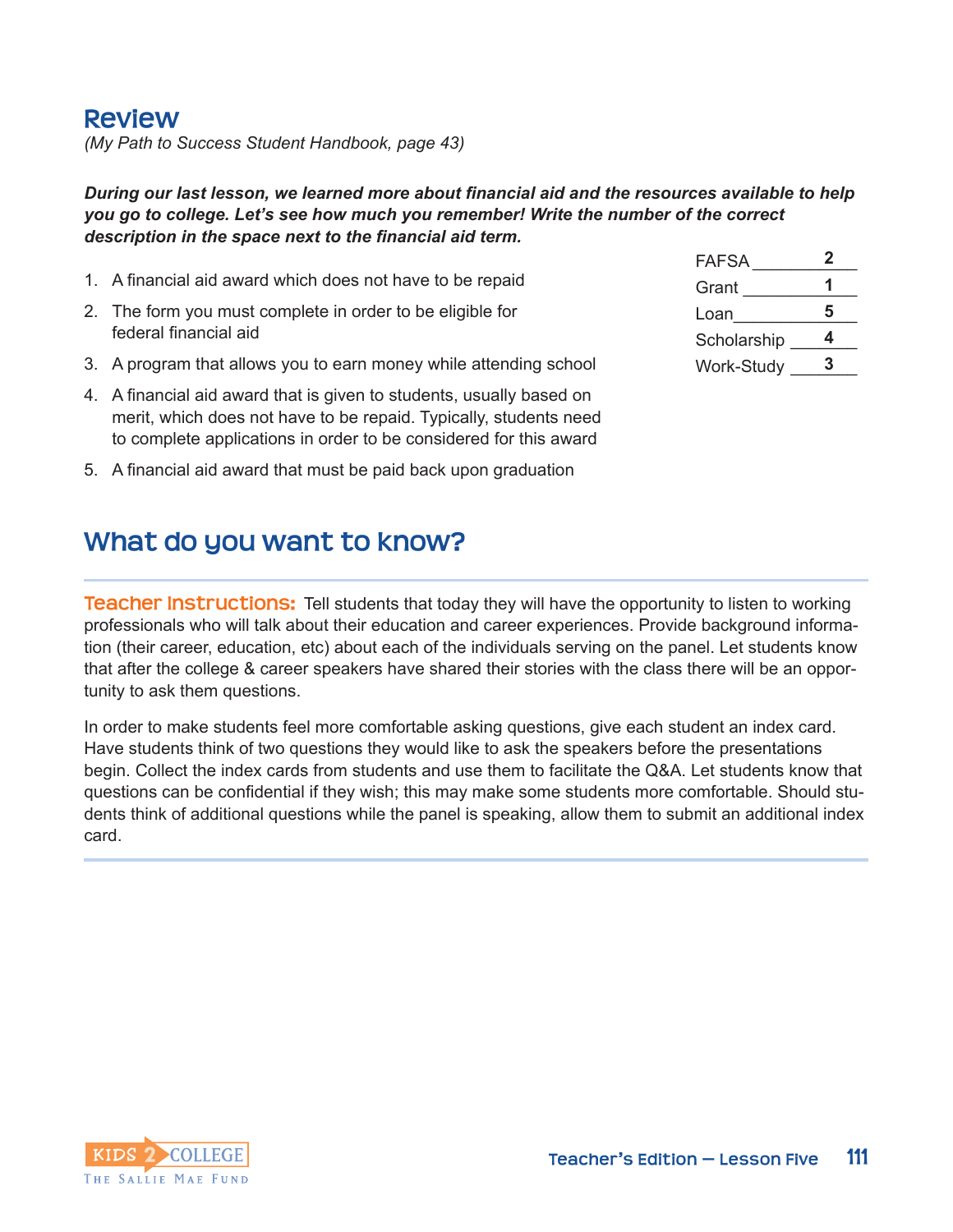## **Career Panel**

**Teacher Instructions:** Introduce the speakers on your college & career panel. Each speaker will have about five minutes to share their experience. Students are encouraged to ask appropriate questions uduring the panel.

Your Kids2College Coordinator will have provided the college & career speakers with a questionnaire providing suggested topics for them to discuss. However, you may want to make additional copies of this questionnaire for the speakers. The materials the career speakers received are included on pages 114–116.

#### **Teacher Tip:**

If you would like students to get additional first-hand information about careers, please see the "Career Interviews" activity on page 18 of the Supplemental Activities Guide.

After the panel's presentations, select questions from the cards students submitted and present them to the panel. Facilitate the Q&A using the index card questions.

## **Before the Lesson Preparation: Assembling a College & Career Panel**

For the fifth lesson in the curriculum, you will recruit and assemble a panel of working professionals who will share their educational and work experiences with students. This gives students a unique opportunity to learn firsthand what certain careers are like and how professionals achieved their career goals.

There are several things to keep in mind as you assemble your panel of college & career speakers. As you work, consider:

- **• What careers have the students identified?** Panel coordinators should speak with the Kids2College teacher to find out what careers students have selected for their Career Day presentations. If there is a particular career that many students in the class have expressed interest in, try and find someone from that field.
- *•* **Do your students share a certain background?** Try and find speakers who share a common background with your students. If many of your students are from low-income communities and are potential first-generation college students, the speaker will have an even greater impact if they have overcome the same challenges to become a successful professional in their field.
- **• What careers are on the rise in your area?** If there is a prominent local industry, or if there are certain fields that are projected to be facing shortages in the next ten years, these could be potential areas to focus your search on.
- **• Offer a variety.** Whenever possible, assemble two to three speakers representing different industries. This will provide students the chance to not only hear about different potential careers, but also see how there are a variety of paths that individuals can take to become successful.

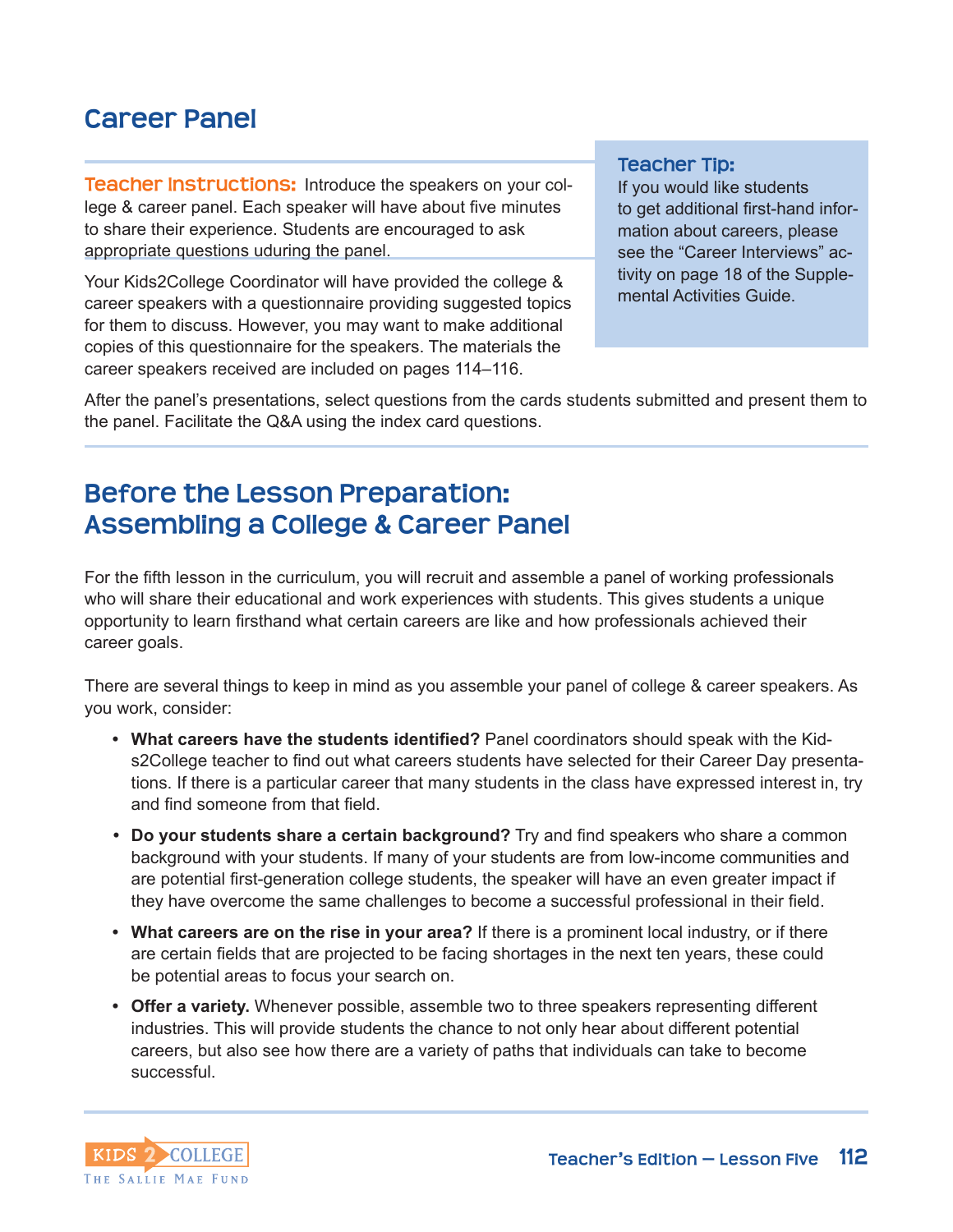## **Before the Lesson Preparation: Recruiting Speakers**

With these thoughts in mind, it's time to start recruiting potential speakers. Here are some suggestions for where you can find individuals who would be willing to share their experiences with your students.

- Local Chamber of Commerce
- Professional organizations (American Bar Association, local Small Business Administration office, etc)
- Local membership organizations such as the Lions Club or Rotary Club
- Community outreach/community relations offices at local corporations, hospitals, and other large institutions
- Faculty, staff, and/or administrators from local colleges and universities
- Share your needs with program partners; they may also have connections with individuals in different fields

Once you have found speakers who are able to be a part of the lesson, share with them an overview of the program and what it is trying to accomplish. A brief training video and resounces can be found in the Career Panel & Volunteer Resouces section of *https://acpe.alaska.gov/Kids2College*. Then provide them with the **College & Career Speaker Questionnaire** and **Talking To (Not At) Sixth-Graders** handouts (pages 115–116). In addition to providing them with the date and time of the session, do a follow-up call with them the day before their presentation to remind them of the event and answer any questions they may have. Remind them to bring business cards, brochures, and handouts for the class.

Following the College & Career Panel, follow-up with your speakers to see if they would be interested in offering job-shadow days or other opportunities for your students. Remind your panel speakers to

**Teacher's Note:** If you are unable to host an in-person College & Career Panel, ACPE's statewide coordinator can assist with arranging a virtual panel, and bringing toegether panelists who can relate well to your students.

Panelist videos are also available in the Student and Teacher Resource sections at: *https://acpe.alaska.gov/Kids2College*

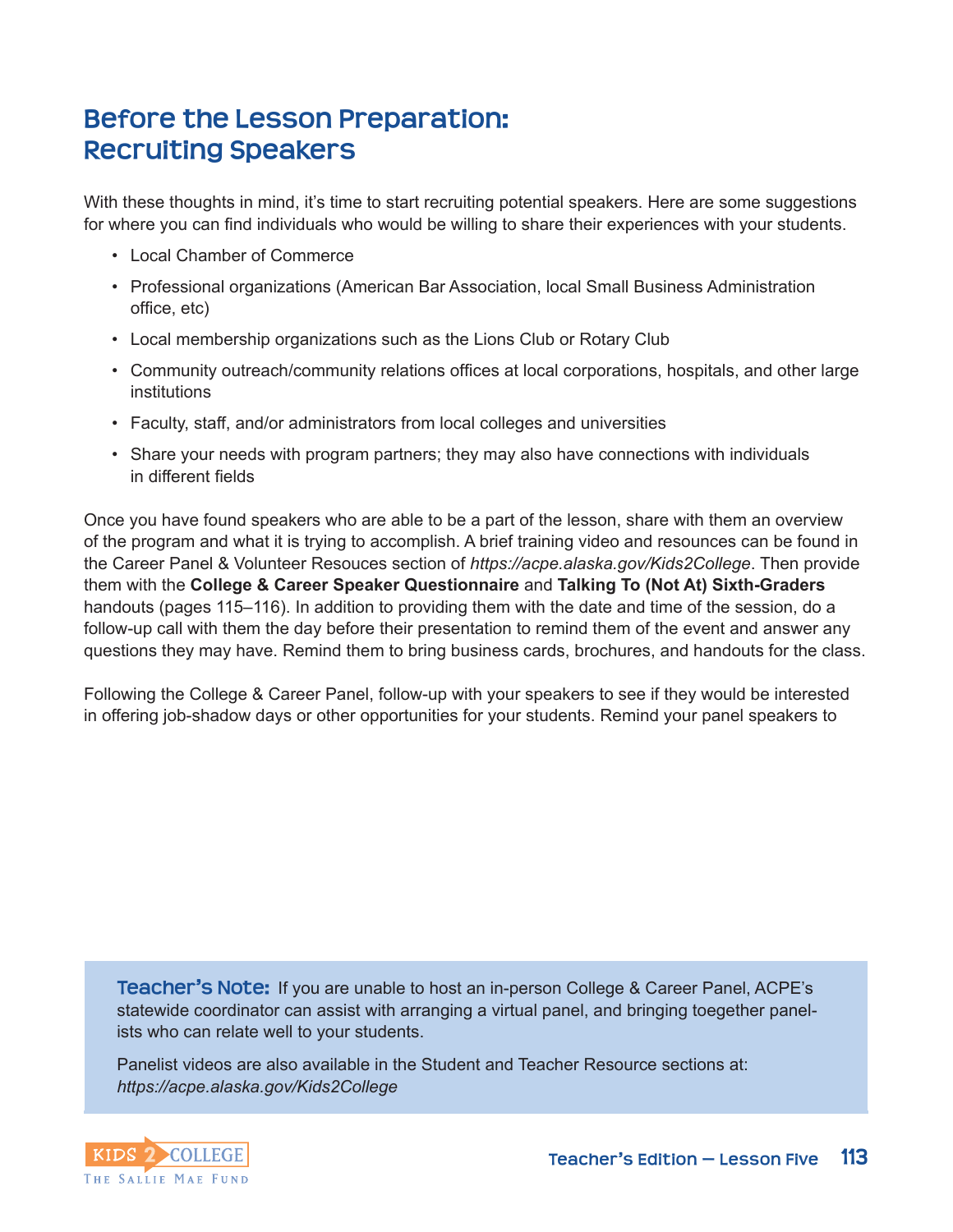complete the Career Panelist Evaluation at *https://acpe.alaska.gov/Kids2College.* **SAMPLE: Speaker Information Letter**

Dear Sarah,

Thank you for participating in the **[School Name]** Kids2College College & Career Panel. Your visit is part of a six-lesson curriculum on college and career awareness that the students have participated in over the past several weeks.

**SAMPLE: Speaker Information Letter**<br>Dear Sarah,<br>Dear Sarah,<br>Thank you for participating in the [School Name] Kids2College College & Career Panel. You<br>onto f a six-lesson curriculum on college and career awareness that the Established with support from Alaska Commission on Postsecondary Education, Alaska 529 and The Sallie Mae Fund, **Kids2College** is an early college and career awareness program designed to provide information on the importance of postsecondary education by introducing fifth/sixth-graders to college and career opportunities. Sixth-grade classrooms are paired with a local college, university, or technical school to participate in a unique six-lesson curriculum that combines hands-on activities with information on careers, college life, and how to choose the path that will give them the greatest range of options for education beyond high school. As a part of this course, each student has selected a career for themselves and researched the educational and professional steps they must take to work in that field. The program will culminate with a virtual campus tour or visit to a partnering college/university for students, teachers, and parents/guardians. All sessions and activities are held at the participating school and emphasize the program's premise: postsecondary education is something you can achieve if you plan ahead.

While many colleges and universities already have educational awareness programs in place, Kids2College is unique in its outreach to fifth/sixth-graders. The sooner students and their families learn about all of their educational options, the sooner they can begin to prepare for them. Sixth grade is a particularly critical point for decisions that affect a child's future education, a time when many students begin to question the value of education and whether or not it holds any promise for them.

The College & Career Panel that you will be participating on is **[Date and Time]**, and is designed to give students first-hand information about certain careers, including the educational path an individual must take to gain entry into a field and the day-to-day activities of a professional in that field. We have included some guiding questions to help you prepare your brief remarks, as well as tips for speaking with sixth-grade students.

Please review the Career Panel & Volunteer Resources and brief training video at: *https://acpe.alaska. gov/Kids2College.*

Thank you for taking the time to share your experiences with our students. Your insights will prove extremely valuable as they set their goals for the future. We hope you enjoy your time with the students and will join us again for later activities.

Sincerely,

Sallie Smith

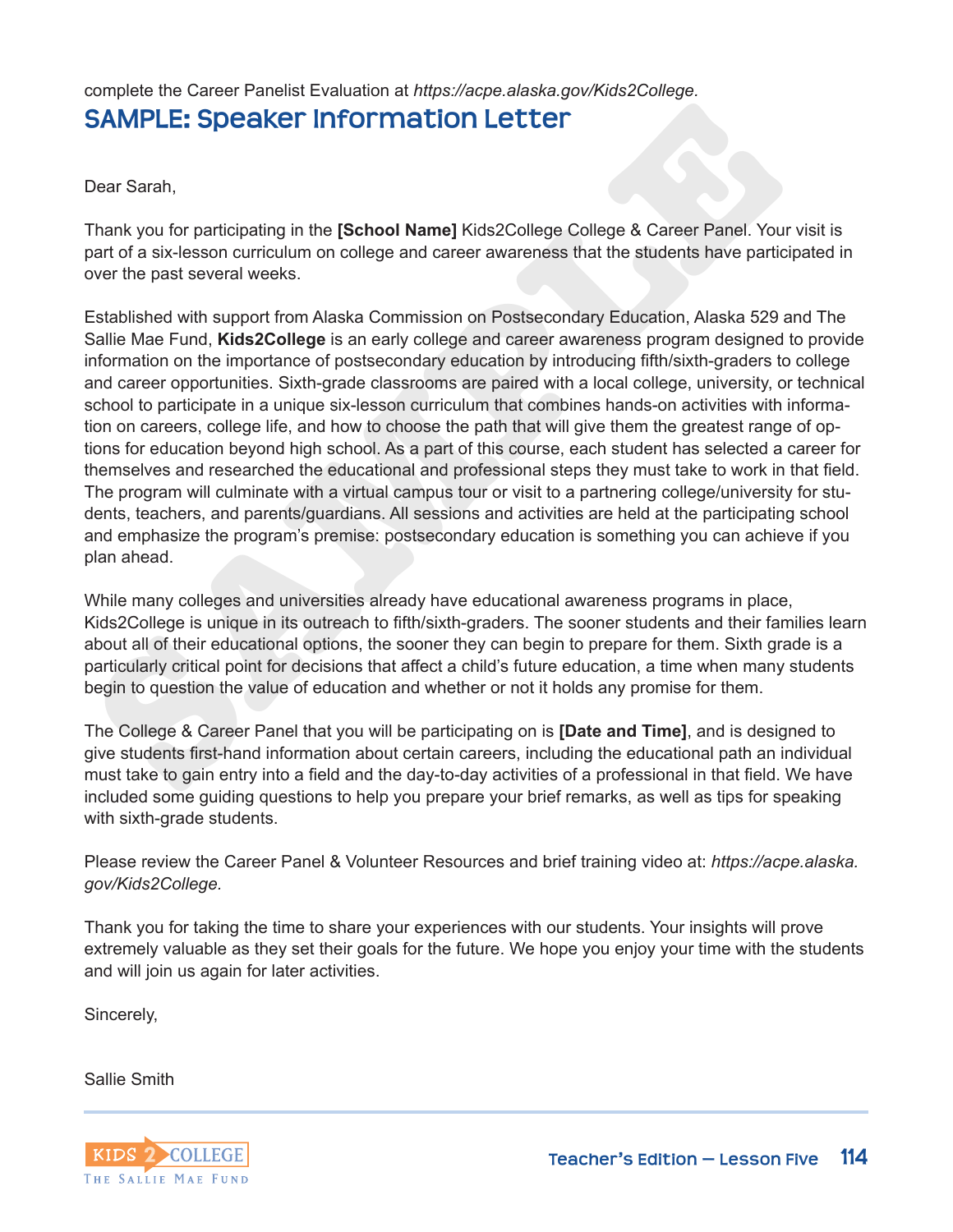## **College & Career Speaker Questionnaire ?**



The following questions should guide you in preparing your remarks to the students. Feel free to add any information you think will help the students as they explore different how different career opportunities can impact their future. *Please remember to take questions as they come. You are welcome to bring business cards, handouts, and brochures for the class.*

Name? Career? Job title?

Name of Company/Organization? Industry?

How did you decide this was the job you wanted?

What skills and/or educational background does your job require?

Where did you go to college or gain career training? How long were you in college or training programs? What degrees or certificates did you obtain?

Did you live in dorms or off-campus? What was it like? What are dorms?

What were your biggest challenges in college? In high school? How did you overcome those challenges, or did they guide your pathway?

Did you receive financial aid? Did you work during college? Did you do work-study? What is workstudy?

What are some of your best college memories? Did you join clubs or participate in different activities?

What do you like about your job? What do you dislike about your job?

What is the funniest thing that has ever happened to you on the job?

What hours do you work? How do you dress for your job?

Is it important for you to be able to work with other people?

Are you working in your degree field? Have other jobs or activities in school/college taught you skills that help you in your job today?

What is the typical starting salary and/or average salary for someone working in your field?

What is a typical day at work like for you? What kinds of activities do you do?

What advice would you give to a fifth/sixth-grade student who might be interested in pursuing this career path?

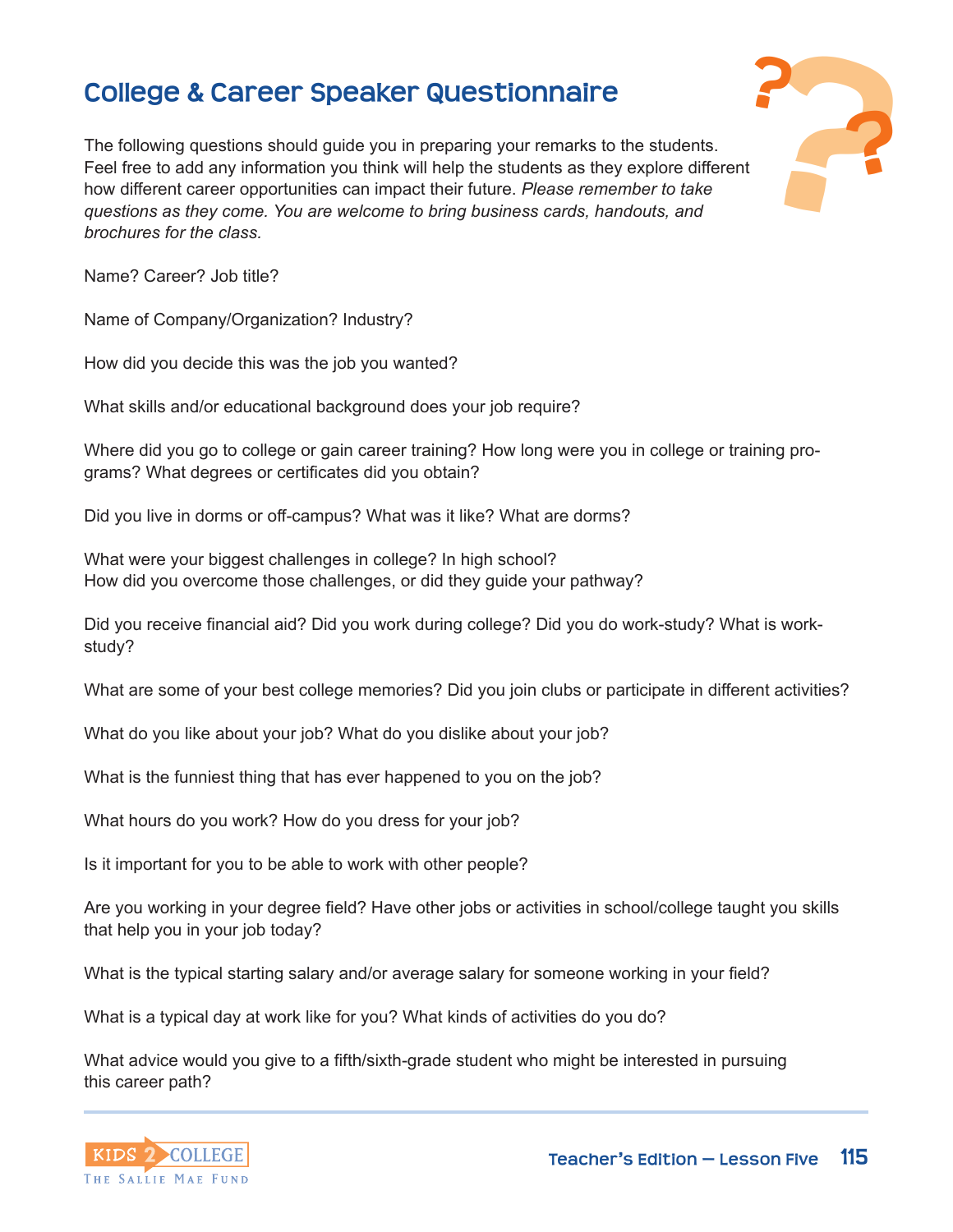## **Talking To (Not At) Fifth/Sixth-Graders — Suggestions for Presenters**

#### **General Guidelines**

Before you talk to fifth or sixth-graders, consider not only the message you want to get across to them but also how you can get that message across most effectively.

#### **Remember:**

- These students are no more interested in being lectured to than you were at that age.
- You are the role model and authority figure and it is important to represent that in an engaging, personable yet professional manner.
- Take questions as they come, allowing student curiosity about your college & career experience to guide you.

#### **As a first step, try to remember what it was like being in the sixth grade:**

- What were you most interested in?
- Where were your priorities?
- Who were your closest friends?
- Who influenced you the most?
- Who did you go to for advice?
- What did you think about school?
- What were your favorite subjects?
- Did you know what high school would be like?
- Did you try your hardest or take the easiest courses you could?
- Were you thinking about college?
- Did you have any idea what career you would choose?

#### **In addition, please bear in mind the following:**

- Don't use professional jargon with the students. Describe acronyms before you use them.
- Feel free to discuss your personal experiences including academic and career choices.
- Be honest in describing your career and educational experiences.
- Give factual information about the positive and negative aspects of your career.
- Feel free to bring any equipment or information pertaining to your job.
- Discuss your work experiences.
- Include information that helps students see the importance of a college education. For example, a college degree was once optional, but is now a minimum requirement for most employment.
- Discuss entry-level jobs or anything else in your life that helped you make your career decisions.
- Describe some other careers that someone with your interests and skills might pursue.
- Stress job satisfaction as an important consideration in your choice of career.
- Don't overload your talk with detailed facts and figures.
- Don't oversell your career.
- Don't recruit.

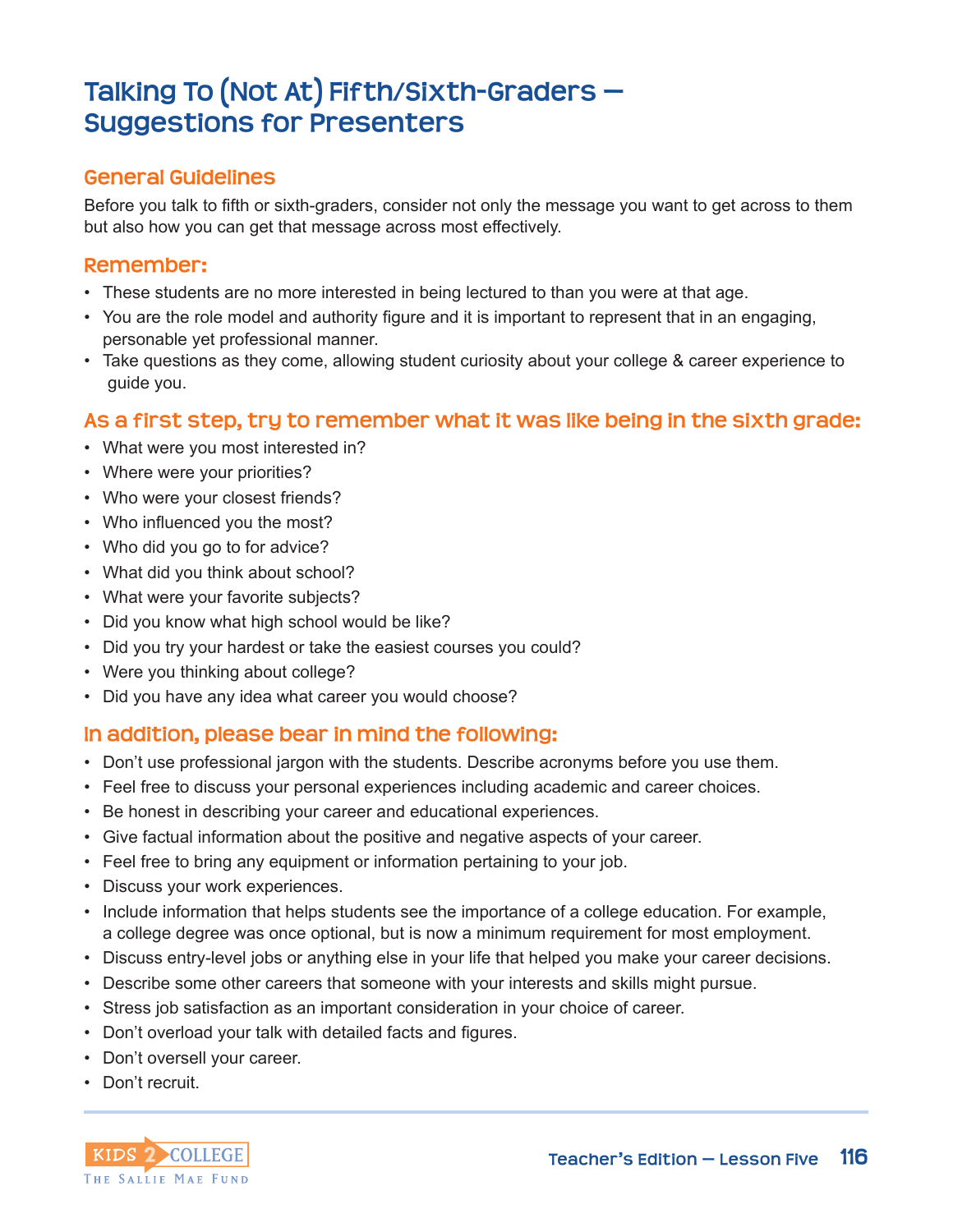## **Getting Ready for Career Day**

**Teacher Instructions:** Following the College & Career Panel Q&A session, thank the speakers for sharing their time and experiences with the class. Shift the discussion to the Career Day that the students will be having during Lesson Six. This is an opportunity to discuss in detail the presentations that students will be giving to their classmates. Students will use the information gathered in their *My Path to Success* Student Handbook to help them create their presentation.

## **Career Day Presentations**

*(Portions of this section are reproduced from page 44 in the My Path to Success Student Handbook.)*

For your final assignment, you will prepare a presentation to share with your classmates the career you chose to focus on and what you've learned about that career. Here is some more information about what is expected on this day.

#### **How long will the presentation be?**

Each student will have 2–3 minutes to share what they have learned and answer questions from the audience.

#### **What should I talk about?**

Your presentation should be given as if you are now a working professional in the career that you **Teacher's Note:** The amount of time dedicated to each student's presentation will depend on the size of your class and the length of the class period. You will need to determine how long each student will have in advance. If class time is limited, the presentations could be done as essays, or recorded as Flipgrid videos instead.

have selected. You will share information with your classmates about the career you have chosen and the steps you took to get there. Your presentation should include the following:

- the classes you took in high school
- the extracurricular activities you participated in
- the type of school you attended (feel free to tell us which school!)
- the degree(s) you earned
- what you did after you graduated high school and college
- what your daily job activities are
- how much money you make
- any additional information you would like to share about your career!

This may seem like a lot of information, but you have been gathering this information throughout our time together. Refer to the "Gathering Information on Careers" exercise in your *My Path to Success* Student Handbook (page 16), as well as what you wrote in your closing journal in Lesson Three (page 35). Your answers to these questions will become your presentation!

**Teacher's Note:** Students can gather this information all in one place, using the worksheet on page 119 and the Supplemental Activities on pages 2, 3, and 16.

Flipgrid-Canvas integration allows students to upload their own presentation videos to a secure classroom site. Learn more under Teacher Resources at *https://acpe.alaska.gov/Kids2College.*

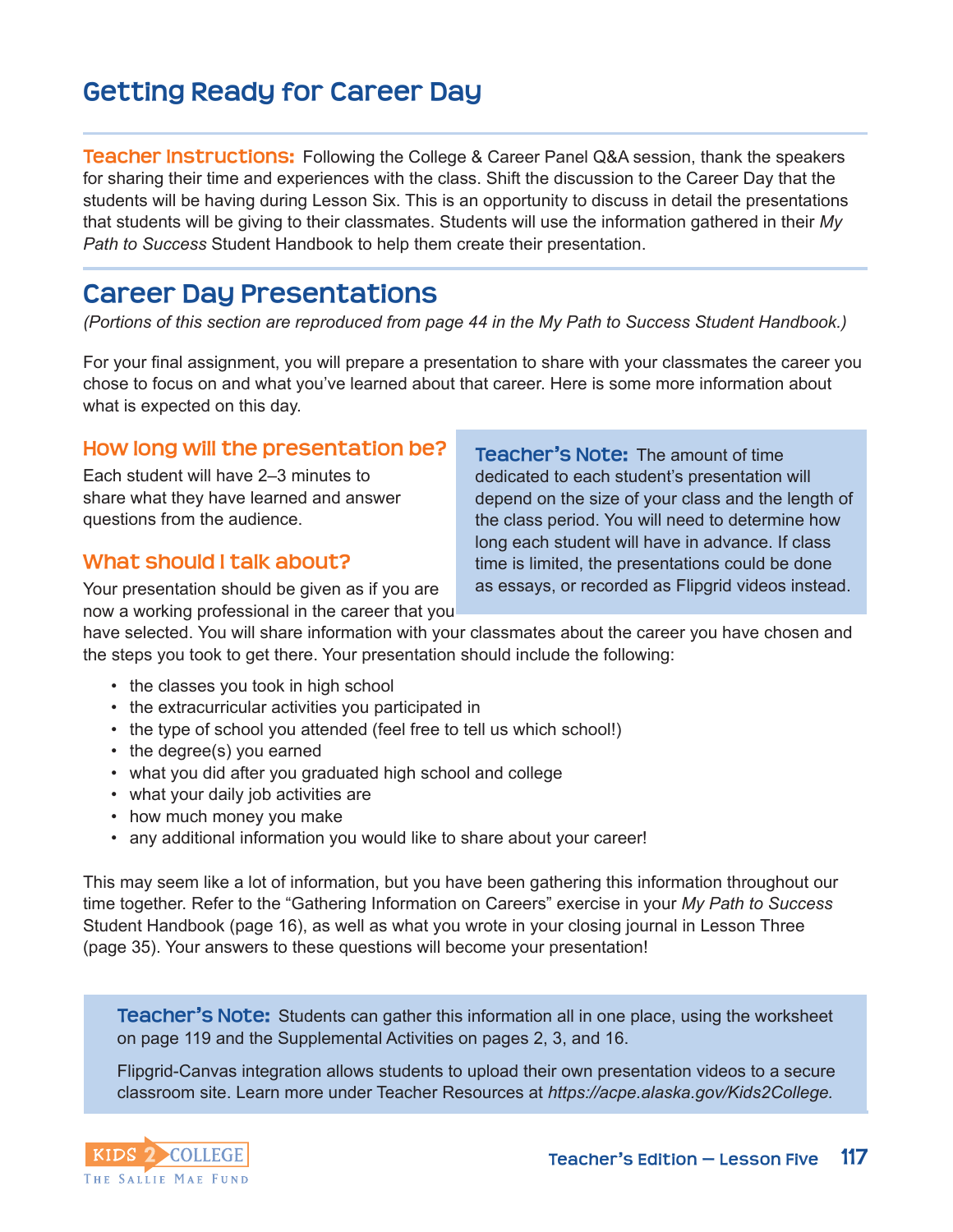#### **What should I wear?**

You should wear clothes that represent your chosen career. For example, if you researched being a doctor, see if you can find a lab coat or some scrubs to represent that career. You DO NOT need to buy any new clothes for this assignment. However, we encourage you to be creative and use what you have to try and represent your career as best you can. Create or bring in tools, artifacts, or other objects that represent your career.

**Coordinator Tip:** Work with your local partners to see if they can supply any items that would help students fulfill this requirement (for example, lab coats, slide rules, beakers, computer programming guides, etc).

#### **How will I be graded?**

Teacher instructions: If you will be grading students on this assignment, you may wish to share the presentation scoring rubric on the next page with students so they are clear on how the presentation will be scored. If you are not grading the presentations, students do not need to receive a copy.

#### **Can I invite my parents?**

Yes! We encourage you to invite your family and community partners to join us for this lesson and watch your presentation. Please take home a copy of the invitation.

**Teacher Instructions: Provide students with a copy of** the parent invitation (included with lesson handouts). Students should fill in the date, time, and location of their final lesson and take it home so that families know when and where to be. If you need additional copies of the invitations, use the invitation on page 121 to make copies.



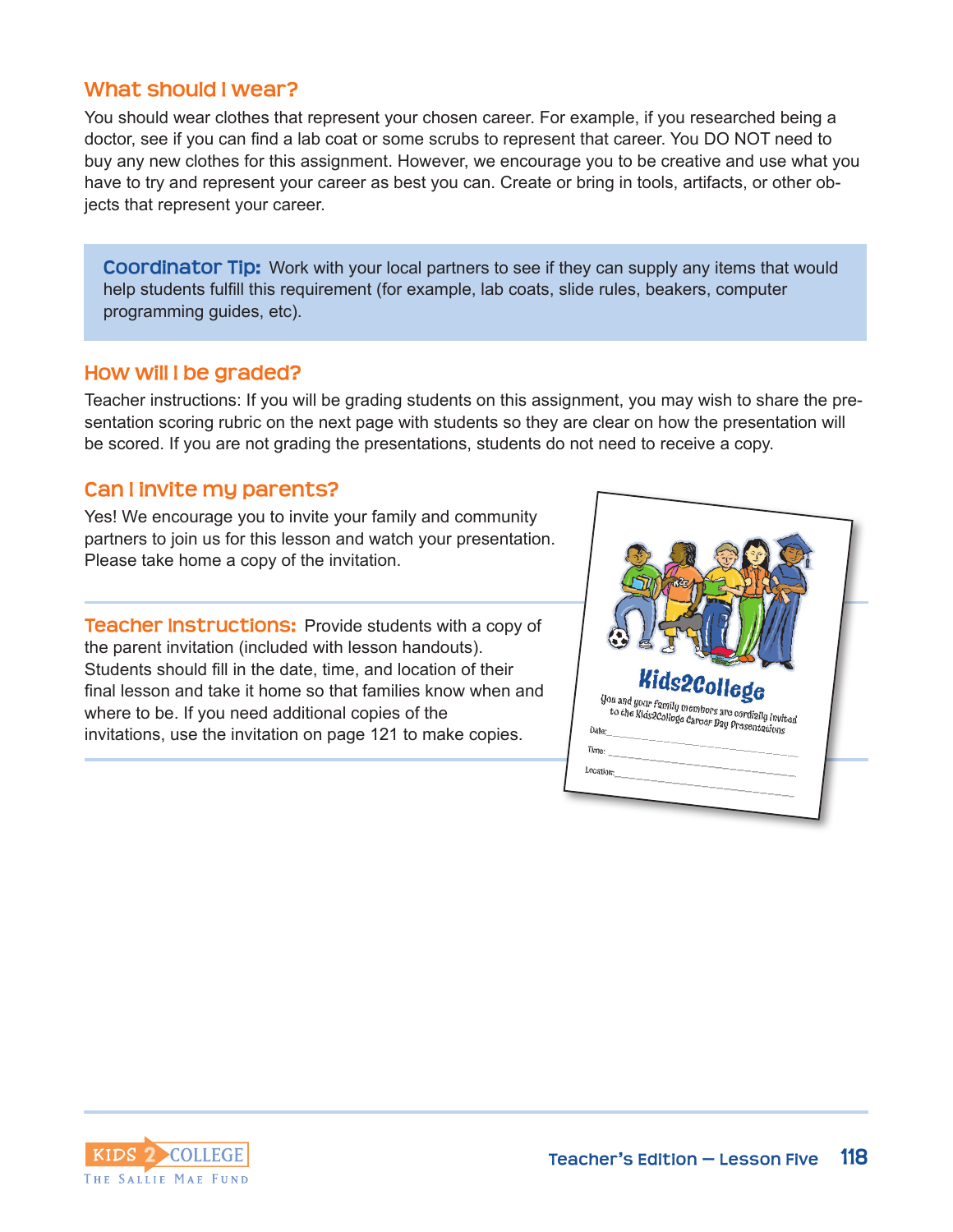## **Career Day Presentation** *(My Path to Success Student Handbook, page 45)*

*Use the information you recorded on pages 16 and 35 of your student handbook to organize your thoughts for your career day presentation.*

|       | Do you have to go to college to work in this field? _____________________________                                                                                  |
|-------|--------------------------------------------------------------------------------------------------------------------------------------------------------------------|
|       |                                                                                                                                                                    |
| a a s | Do people who work in the career you have chosen need to take any special tests<br>or get a certain license?                                                       |
|       |                                                                                                                                                                    |
|       |                                                                                                                                                                    |
|       |                                                                                                                                                                    |
|       | $\blacksquare$ Are there any classes I can take in high school that might help me get ready for the career<br>I've chosen?                                         |
|       | Are there any activities I can participate in that will expose me to this career? Are there any<br>extracurricular activities that can prepare me for this career? |
|       |                                                                                                                                                                    |
|       |                                                                                                                                                                    |

KIDS 2 COLLEGE THE SALLIE MAE FUND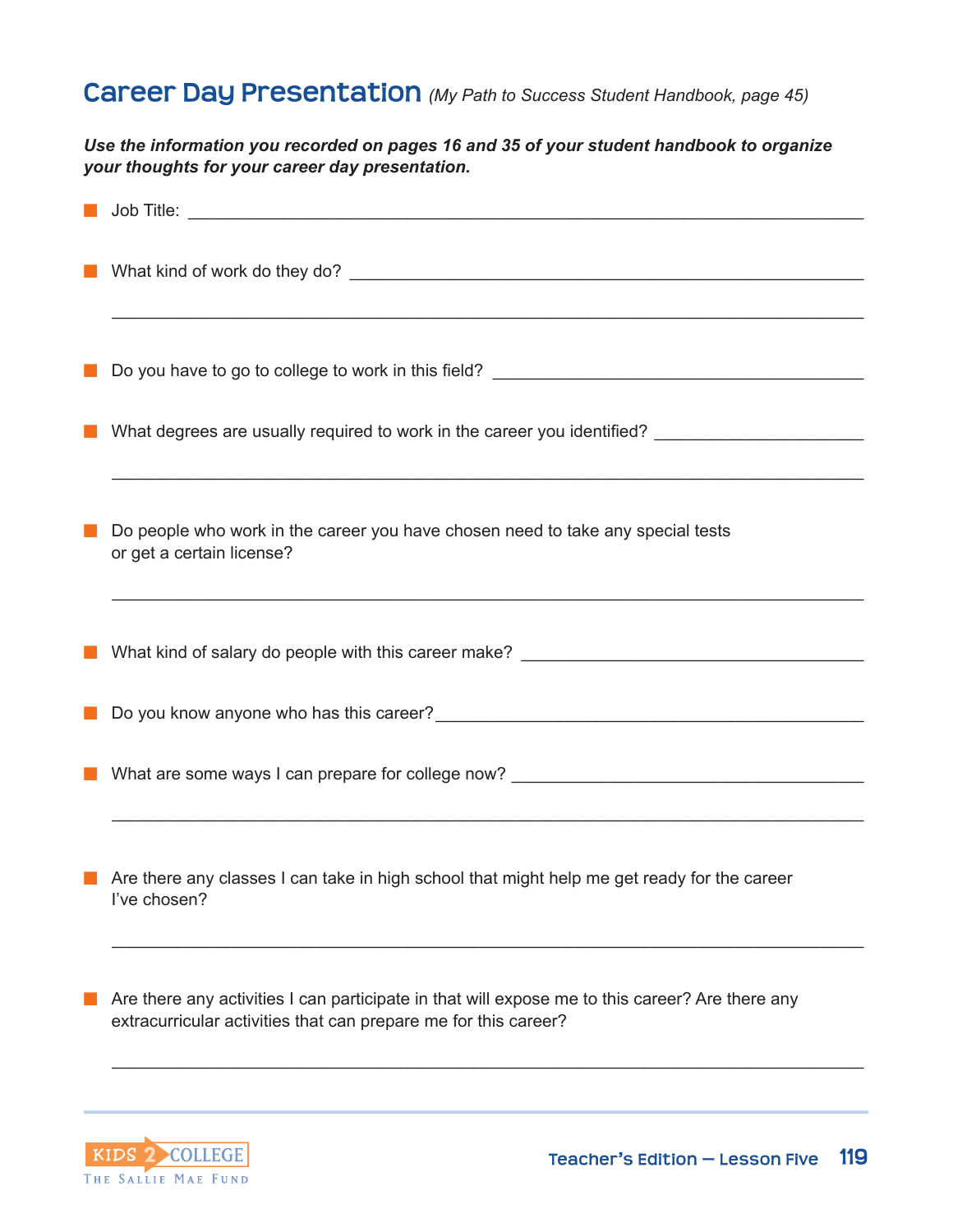#### **Student Name: \_\_\_\_\_\_\_\_\_\_\_\_\_\_\_\_\_\_\_\_\_\_\_\_\_\_\_\_\_\_\_\_\_\_\_\_\_\_\_\_\_\_\_\_\_\_\_\_\_\_\_\_\_\_\_\_\_\_\_\_\_\_\_\_\_\_**

Students may earn up to 10 points for this activity. *(Instructors: You may also choose to use this activity as a supplemental assignment or an extra credit activity.)*

| <b>CRITERIA</b>                   | <b>POOR (O)</b>                                                                                                                            | GOOD (1)                                                                                                                                                                                                                                    | EXCELLENT (2)                                                                                                                                                                                                                                    |
|-----------------------------------|--------------------------------------------------------------------------------------------------------------------------------------------|---------------------------------------------------------------------------------------------------------------------------------------------------------------------------------------------------------------------------------------------|--------------------------------------------------------------------------------------------------------------------------------------------------------------------------------------------------------------------------------------------------|
| <b>Education</b>                  | Presentation does not<br>include any of the required<br>components of the career<br>pathway.                                               | Presentation lacks a detailed<br>discussion of the education<br>requirements including<br>high school and college<br>courses; college major(s);<br>degree(s), license(s), and/<br>or certificate(s) earned; and<br>institution(s) attended. | Presentation includes a<br>detailed discussion of the<br>education requirements<br>including high school and<br>college courses; college<br>major(s); degree(s),<br>license(s), and/or<br>certificate(s) earned; and<br>institution(s) attended. |
| Career<br><b>Responsibilities</b> | Presentation does not<br>include a discussion of<br>the daily activities, job<br>responsibilities, and salary<br>of the career.            | Presentation lacks a<br>detailed discussion of<br>the daily activities, job<br>responsibilities, and salary<br>of the career.                                                                                                               | Presentation includes a<br>detailed discussion of<br>the daily activities, job<br>responsibilities, and salary<br>of the career.                                                                                                                 |
| Creativity                        | The student does not<br>use any props and/or<br>supplemental resources to<br>illustrate the responsibilities<br>of a working professional. | Student uses 1 or 2 props<br>and supplemental resources<br>illustrate the responsibilities<br>of a working professional.                                                                                                                    | Student uses several<br>props and supplemental<br>resources that show the<br>responsibilities of a working<br>professional.                                                                                                                      |
| <b>Presentation</b><br>Quality    | The presentation was not<br>informative and was not<br>engaging or interactive.                                                            | The presentation was<br>somewhat informative and<br>engaging and interactive.                                                                                                                                                               | The presentation was very<br>informative and was highly<br>engaging and interactive.                                                                                                                                                             |

#### **Total Points Earned: \_\_\_\_\_\_\_\_\_\_**

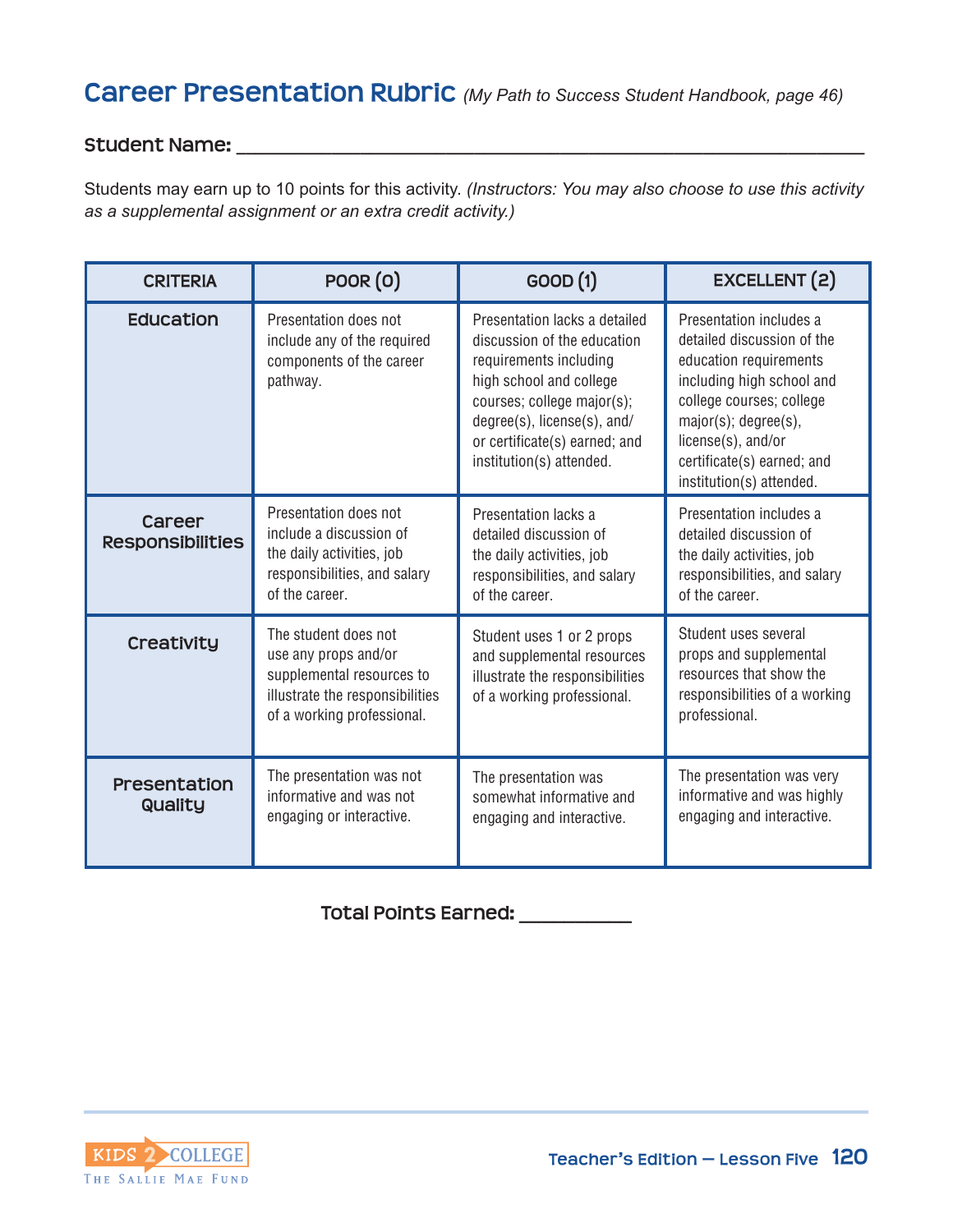

# **Kids2College**

You & your family members are cordially invited to the Kids2College Career Day Presentations

| Date:     |  |
|-----------|--|
| Time:     |  |
| Location: |  |

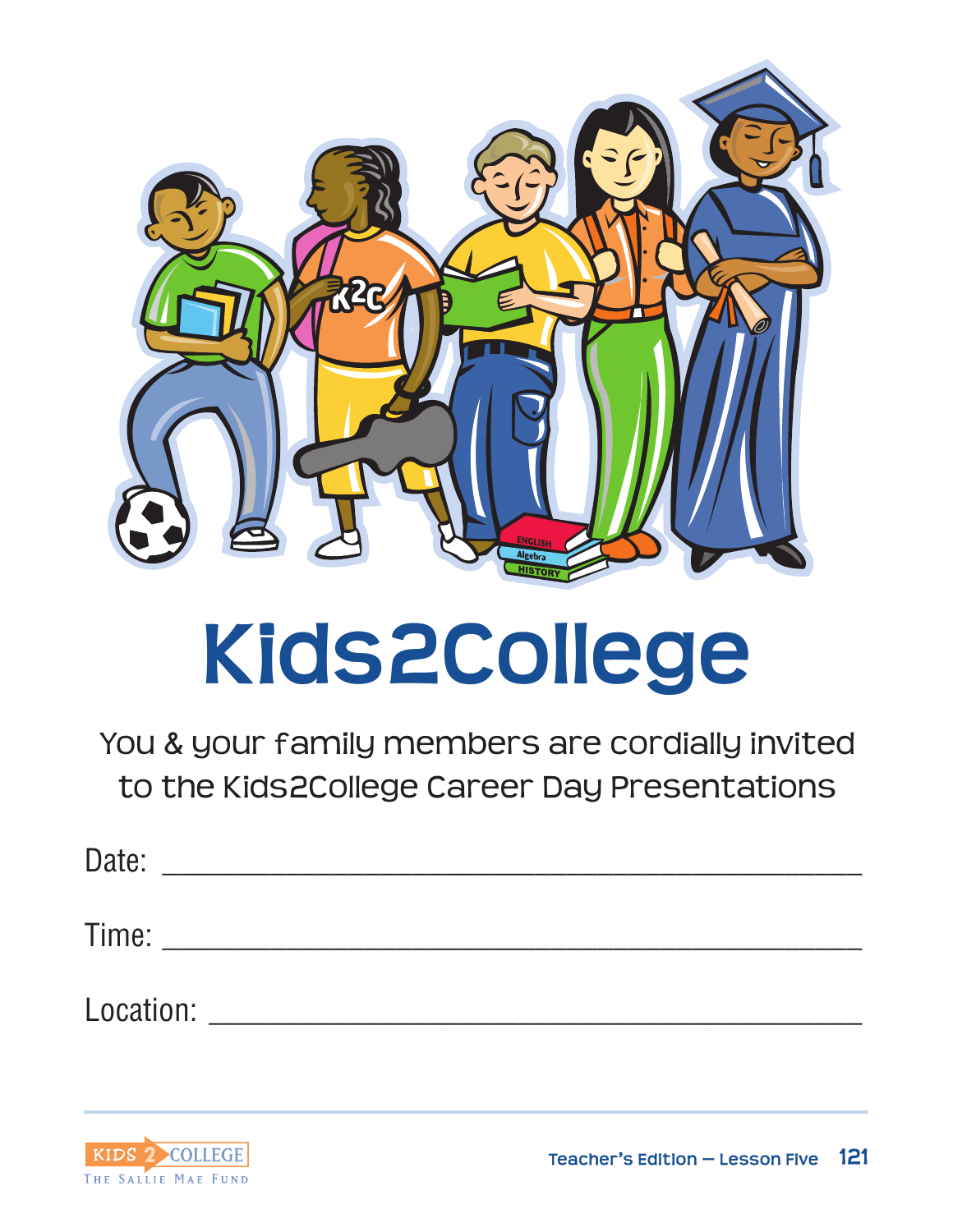## **Closing Journal: Picture Your Future! Creating Business Cards** *(My Path to Success Student Handbook, page 47)*

**Teacher Instructions:** Have students look at the business cards they collected today from the career speakers.



- $\blacksquare$  What do you think business cards are used for?
- $\blacksquare$  How are they helpful for people who are in the world of work?

You are going to create a business card for yourself. This card will have the same information you see on the business cards in front of you:

- your name
- job title
- company/organization
- contact information



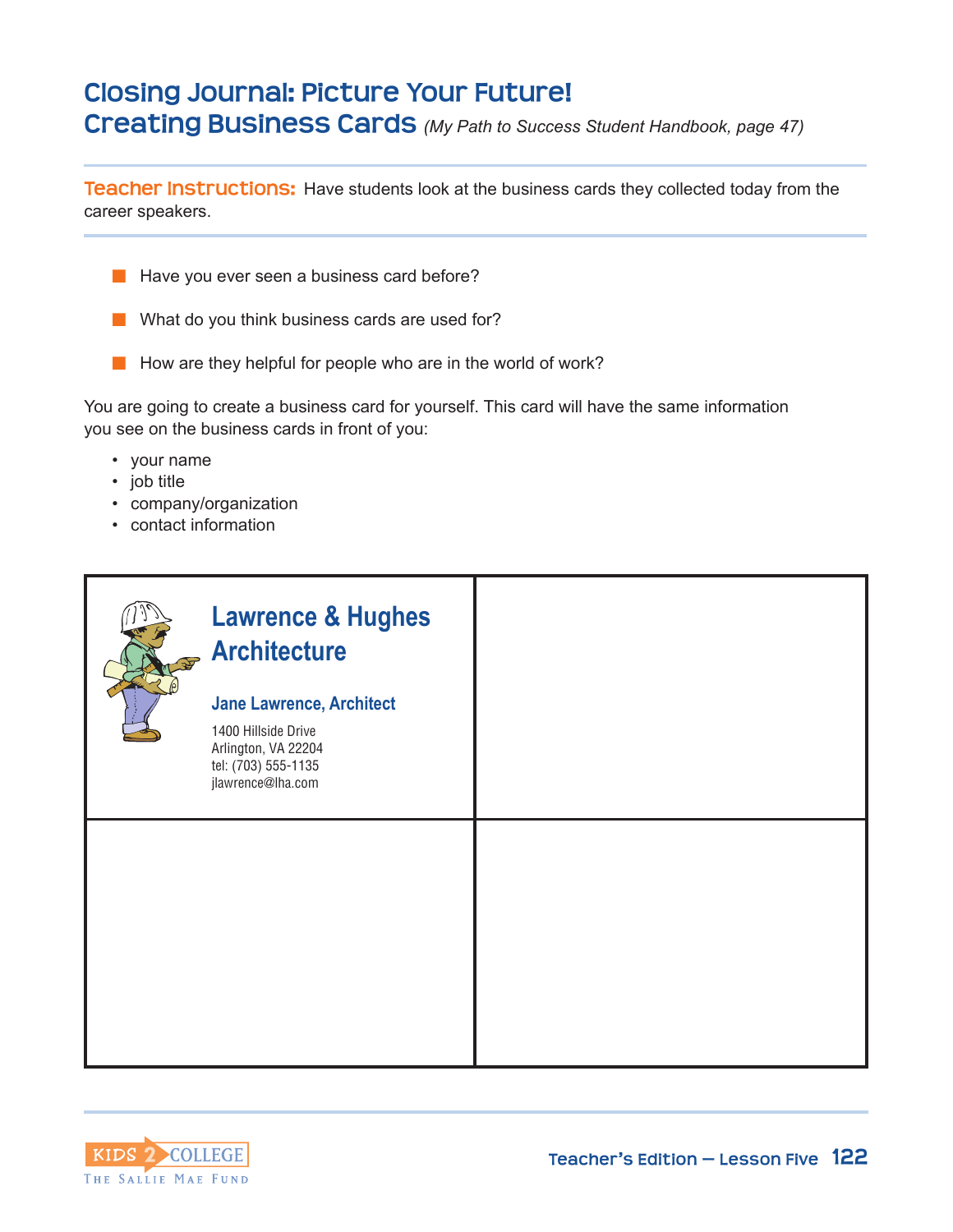## **Closing Discussion**

**Teacher Instructions:** Whenever the lessons call for an in-class discussion, feel free to add your own questions on the topic and ask follow-up questions based on the direction of the discussion. The questions provided are designed to get the conversation started, but we hope that your rich experience will help you generate additional questions based on the flow of discussion.

- **n** Name one interesting thing you learned during the career speakers' presentations.
- $\blacksquare$  Did the speakers share anything that surprised you? If so, what surprised you?
- $\blacksquare$  Are any of you interested in the careers that the speakers told you about? If so, which ones?
- Does anyone have any questions about their Career Day presentation?